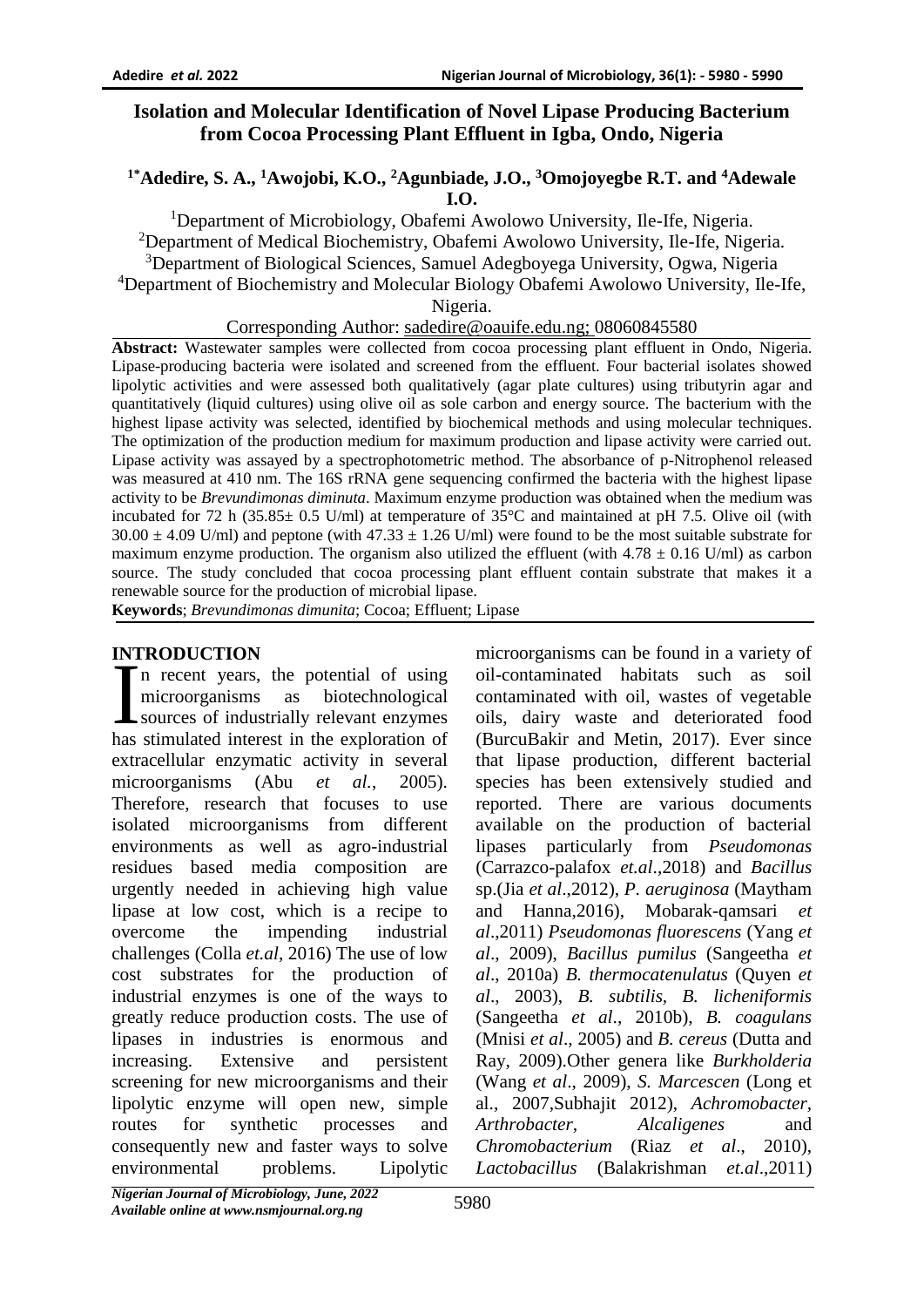*Klebsiella* sp and *Enterobacter* sp (Jiafulin *et al*.,2012) have also been studied.

Effluent from Cocoa-processing plants constitutes one of the sources of oily waste in the environment. Others are household, restaurants and automobile workshops. However, the oily waste could be a good source of lipolytic bacteria that are useful for the complete degradation of the oil. Because of huge variation in application and emerging need of lipases with specific characteristics has prompted the search for new lipases from newer areas with different characteristics Hence, this study is designed to isolate, screen and identify high yielding lipase producing bacterium from cocoaprocessing plant effluent.

## **MATERIALS AND METHODS Microorganism, media, and growth conditions**

Lipase producing bacteria isolates were isolated from the effluent. The wastewater was serially diluted using sterile maximum recovery diluents (0.1% peptone in 0.85% normal saline). One (1)ml of the serial diluents was plated on a pre-screening medium (Congo red agar) at  $30^{\circ}$ C for 48 h. Distinct colonies which show pink zone of hydrolysis around it were selected, subcultured and purified on Tributyrin agar and screened for lipase production. At  $30^{\circ}$  C for 48 h. Isolate(s) showing zone of clearance around were noted and the measurement of the zone was taken and recorded between 24 h – 72 h. These experiments were carried out in triplicate (one control and three replicate /sample) the isolate with good lipolytic activity was processed into agar slant/glycerol stock and stored in the refrigerator for further use.(Olutiola *et.al*., 1991)

**Identification of Bacteria strain:** isolates were identified by sequencing of 16s rRNA gene. genomic DNA of the isolates were extracted by using qiagen DNA protocol. Genomic DNA was determined by agarose gel electrophoresis (Sambrook and Russell, 2001).the 16sr RNA gene from the genomic

DNA was amplified by PCR . The highly purified DNA was then amplified in a thermocycler in a thermocycler with program comprised intial denaturation at  $92^{\circ}$ C for 2 min. followed by 31 cycles each of 94 $\rm{^{\circ}C}$  for 30 sec.,51.8 $\rm{^{\circ}C}$  for 45 sec.,72 $\rm{^{\circ}C}$ for 1.5 min. and  $72^{\circ}$ C for 5 min. Strands of PCR product was detected by agarose gel electrophresis, 5μl of PCR product was transfered into the wells of agarose gel and in the first well was for (10 μl)DNA Ladder(1Kb).

These sequences were read in Genbank databases (BLAST) and compared with the other sequences to analyze the bacterial class. The identity of the sequence obtained was established by comparing with the gene sequences in the database using BLAST software provided by the National Center for Biotechnology Information Service (NCBI) http://www.ncbi.nlm.nih.gov after treatment and recorrection (Kerbauy *et al*., 2011).

### **Standardization of inoculum for lipase production**

A loopful of bacteria culture was taken from 24 h old culture and aseptically inoculated into 50 ml (250 ml Erlenmeyer's flask) of medium, consisting of 0.5% beef extract, 0.5% peptone, 0.5% sucrose, 0.3% NaCl, 0.2% K<sub>2</sub>HPO<sub>4</sub>, and incubated at  $30^{\circ}$  C for 24-72 h on a rotary shaker at 150 rpm. Samples were taken at 12 h interval until 72 h for cell density measurement by taking the optical density at 600 nm against the cellfree control.(Stevenson *et.al*., 2016)

# **Lipase production medium**

The enzyme production was carried out in a 250 ml Erlenmeyer's flask containing 50 ml medium. The production medium was made up of 0.3% peptone, 0.1% yeast extract, 0.05% NaCl, 0.05% CaCl<sub>2</sub>.2H<sub>2</sub>O, 0.1% gum acacia and 1% olive oil. The pH of the medium was adjusted to 7.5 and the medium was sterilized at  $121^{\circ}$  C and  $1.05$ kg/cm<sup>3</sup> for 15 min. The medium was inoculated with 10<sup>4</sup> cell/ml of the 24 h old cultures and incubated at  $30^{\circ}$  C for 72 h on a rotary shaker at 150 rpm.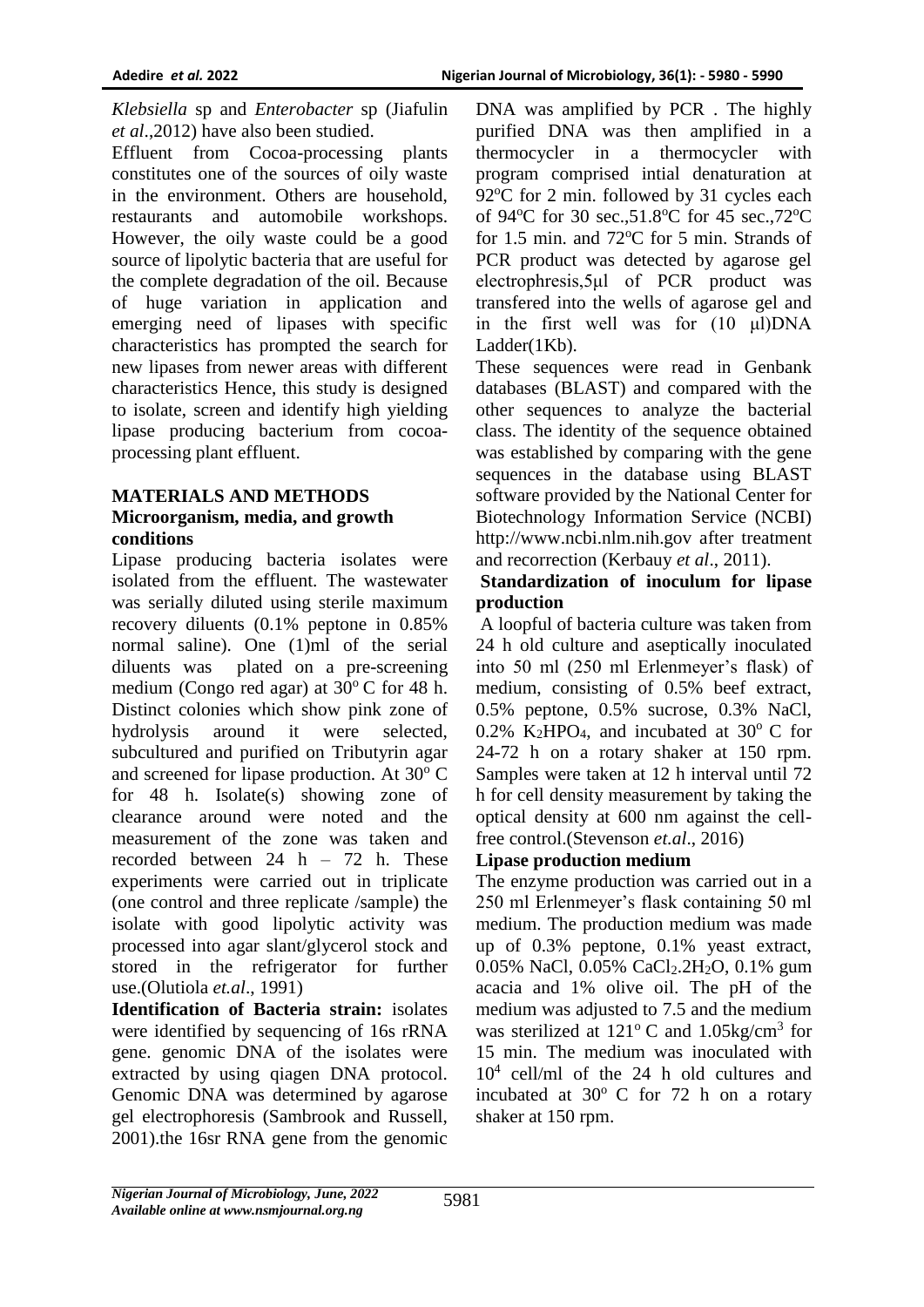At the end of the fermentation the culture broth was centrifuged at 10,000 rpm at 4° C for 20 min. The cell free supernatant was used as crude enzyme.(Wang *et.al*., 2012).The enzyme activity and the protein concentration were determined as described below for lipase activity measurement.

## **Assay of Lipase Activity**

Lipase activity was determined by spectrophometric analysis at  $30^{\circ}$  C using Para-Nitrophenol palmitate (pNPP) as substrate (Vorderwiibecke *et. al*., 1992). At the end of the fermentation the culture broth was centrifuged at 10,000 rpm at 4° C for 20 min. The supernatant was used as crude enzyme for lipase activity measurement. The reaction mixtures consist of 700 μl *p*NPP solution and 300 μl of lipase solution. The *p*NPP solution was prepared by adding the solution A (0.001 g *p*NPP in 1ml isopropanol) into solution B (0.01 g gum arabic, 0.02 g Sodium deoxycholate, 50 μl Triton X-100 and 9 ml of 50 mM Tris-HCl buffer, pH 8) with stirring until all was fully dissolved. Then the progress of the reaction was monitored by the change of the absorbance at 410 nm at an interval of 15 seconds over a 3-min period at  $30^{\circ}$ C using a spectrophotometer. Change in absorbance was used in calculating the enzyme activity. A non enzymatic reaction was taken as the control for this experiment replacing the enzyme with distilled water. One unit (1U) was defined as that amount of enzyme that liberated 1μmol equivalent of *p*NPP per ml per min (ε:  $15000 \text{ cm}^2/\text{mol}$ ) under the standard assay conditions.

### **Estimation of Protein Concentration**

Protein concentration was measured routinely according to the method of Bradford (1976) using bovine serum albumin (BSA) as the standard protein.

#### **Optimization of culture conditions for production of lipase**

The optimum pH for the production of lipase was determined by varying the pH of the basal medium from 6.0 to 9.0.This was sterilized at  $121^{\circ}$ C for 15 min at a pressure of 1.05 kg/cm<sup>3</sup> after which it was inoculated with a standardized inoculums and incubated

at  $30^{\circ}$ C for 72 h with agitation at 150 rpm in an incubator shaker. The optimum temperature of lipase production was determined by inoculating the isolated lipolytic strain into the lipase production medium of the optimised pH and incubated at different temperatures such as  $25^{\circ}$ C-55<sup>o</sup>C. for 72 h with agitation at 150 rpm in an incubator shaker. The effect of carbon source on the production of lipase, different carbon sources including olive oil, palm oil, coconut oil, vegetable oil and effluent from cocoa processing plant at  $1\%$  (v/v) concentration were added to the medium. Different nitrogen sources which included ammonium sulphate, ammonium chloride, ammonium ortho phosphate, urea and yeast extract were supplemented in the production medium (50ml). All the media were previously adjusted to pH 7.5 and sterilized at  $121^{\circ}$  C and  $1.05$  kg/cm<sup>3</sup> for 15 min. (Olutiola *et.al*., 1991).

# **RESULTS**

Lipase producers gave positive results on tributyrin agar plate indicated by the lipolytic zone designating free fatty acid release. Four bacteria isolates showed lipolytic activities and were assessed both qualitatively (agar plate cultures) using tributyrin agar and quantitatively (liquid cultures) using olive oil as sole carbon and energy source. The corresponding results are presented in Table 1 and Figure 1. Following the results of this primary screening this research work proceeded by selecting a strain that secreted highest average extracellular lipolytic activity in liquid culture and produced intense clear zone of hydrolysis around it on Tributyrin agar. Isolate SA fulfilled these criterions. From microscopic appearance and the biochemical tests, the isolated strain SA was identified as *Brevundimonas* sp. The almost complete 16S rRNA gene of the lipase producing bacteria that was isolated from cocoa processing plant effluent was sequenced and was identified to be *Brevundimonas diminuta.*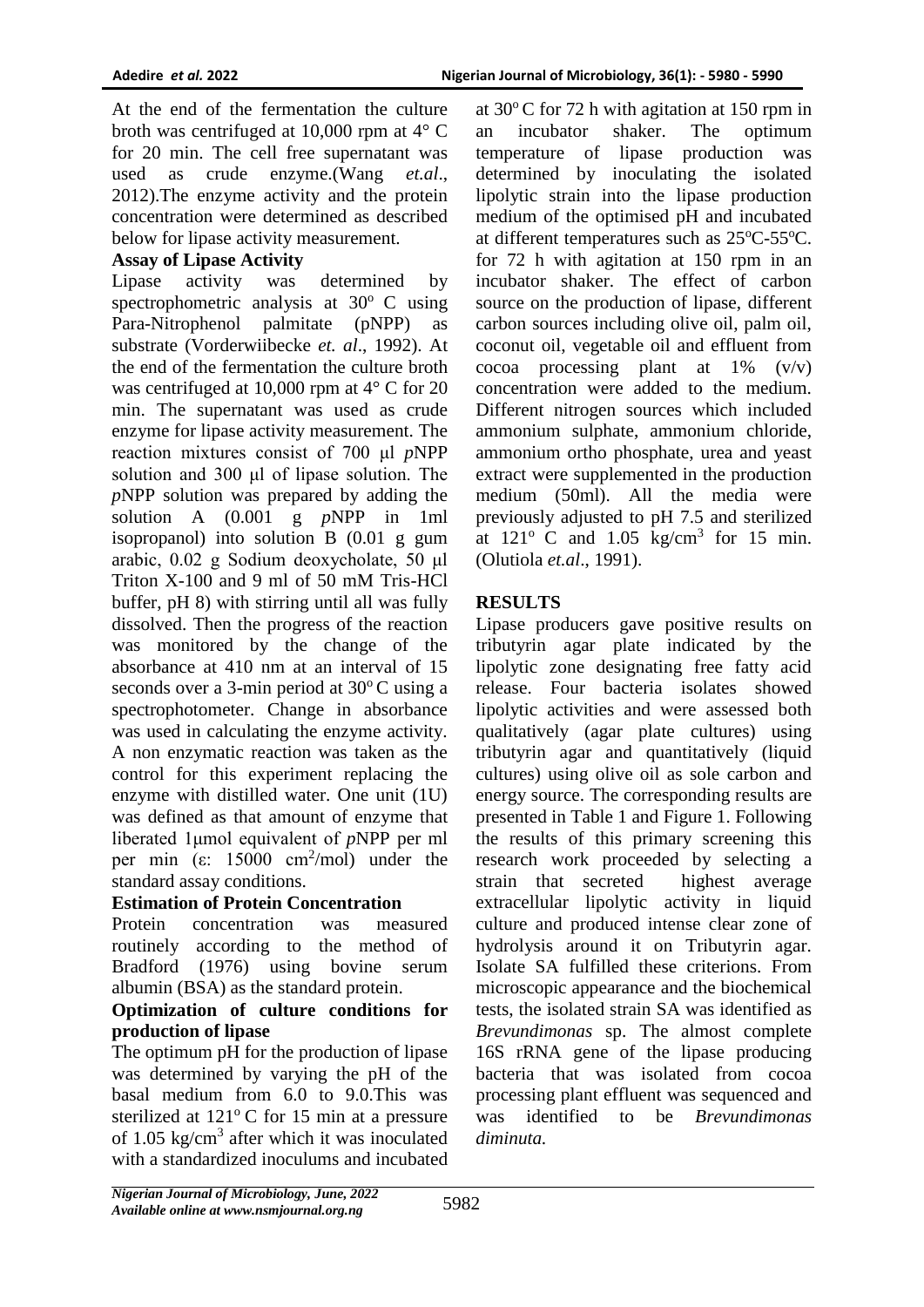This sequence data has been submitted to the NCBI/GenBank databases under accession No. KX 349741. The 16S rRNA sequencing appears to have the potential ability to differentiate strains at the subspecies level.. Other researchers have isolated and identified lipase producing bacteria to be *Bacillus* sp (Mukesh., *et al.,* 2012) *P. aeruginosa* [\(Madan and Mishra, 2010,](http://scialert.net/fulltext/?doi=jm.2011.1.24&org=10#566819_ja) Mobarak-qamsari *et al*.,2011) *Pseudomonas fluorescens* (Yang *[et al](http://scialert.net/fulltext/?doi=jm.2011.1.24&org=10#567100_ja)*., [2009\)](http://scialert.net/fulltext/?doi=jm.2011.1.24&org=10#567100_ja),*Staphylococcus* sp (Sahu and Martin, 2011) from various environmental sources. *Brevundimonas dimunita* is a proteobacteria with the old name *Pseudomonas dimunita* (NCBI). Mobarak-Qamsari *et al.,* 2011 has identified lipase producing *Pseudomonas aeruginosa using* 16S rRNA sequence analysis. Akanbi *et al*.,(2010) has identified lipase producing *Bacillus cereus* using 16S rDNA sequence analysis. To our knowledge there are no published reports on lipolytic activities from *Brevundimonas dimunita* isolated from cocoa processing plant effluent. The biomass increased up to 60 h, after that there was a decline in its amount. Extracellular lipase production exhibited a similar increase with biomass and remains in higher amount in medium upto 72 h with the production at stationary phase (Fig.1). The lipase activity appeared to couple with growth. The enzyme production was found to be maximum when the cell population

entered into the stationary phase suggesting that enzyme secretion is growth associated. The lipase activity was observed to start soon after beginning of incubation, and the crude enzyme extract obtained after 72 h of growth in the culture medium exhibited highest activity  $(35.85 \pm 0.5 \text{ Units/ml})$  at 72 h (Fig.1). The maximum lipase production was obtained when the initial pH was 7.5  $(47.33 \pm 1.26 \text{ Units/ml})$ . At pH 6.0 the activity of lipase was  $0.01 \pm 0.01$  Units/ml (Fig.2). The influence of temperature on lipase production was studied in the range of  $20-50$ <sup>o</sup>C while keeping all the other conditions constant. Like other mesophilic bacteria, *Brevundimonas dimunita* producing lipase was best grown when incubated at 35°C (Fig.3). In most of the organisms, both the organic and inorganic forms of nitrogen are metabolized to produce amino acids, nucleic acids, proteins and cell wall components (Akcan, 2011).

Various nitrogen sources were used, of which, organic sources such as peptone and yeast extract had profound influence over the enzyme production when compared to inorganic nitrogen sources *Brevundimonas dimunita* grew well in all the nitrogen sources used in this study. Among the different nitrogen sources tested, peptone was found to be the best among all the nitrogen sources tested with a production of 47.33±1.26 Units/ml (Figure 4).

| Time           | 12   | 24   | 36              | 48              | 72              |
|----------------|------|------|-----------------|-----------------|-----------------|
| $(h)/I$ solate |      |      |                 |                 |                 |
| RA             | 0.00 | 0.00 | $1.53 \pm 0.06$ | $2.00 \pm 0.1$  | $2.03 \pm 0.06$ |
| RB             | 0.00 | 0.00 | $1.46 \pm 0.06$ | $2.07 \pm 0.06$ | $2.56 \pm 0.12$ |
| RC             | 0.00 | 0.00 | $1.76 \pm 0.06$ | $2.46 \pm 0.06$ | $2.90 \pm 0.00$ |
| <b>SA</b>      | 0.00 | 0.00 | $1.63 \pm 0.06$ | $2.17 \pm 0.06$ | $2.60 \pm 0.00$ |
| <b>CONTROL</b> | 0.00 | 0.00 | 0.00            | 0.00            | 0.00            |

**Table 1:** Zones of clearance of the isolates on Tributyrin Agar Plate measured in (mm)

The values are mean  $\pm$  SD of three replicates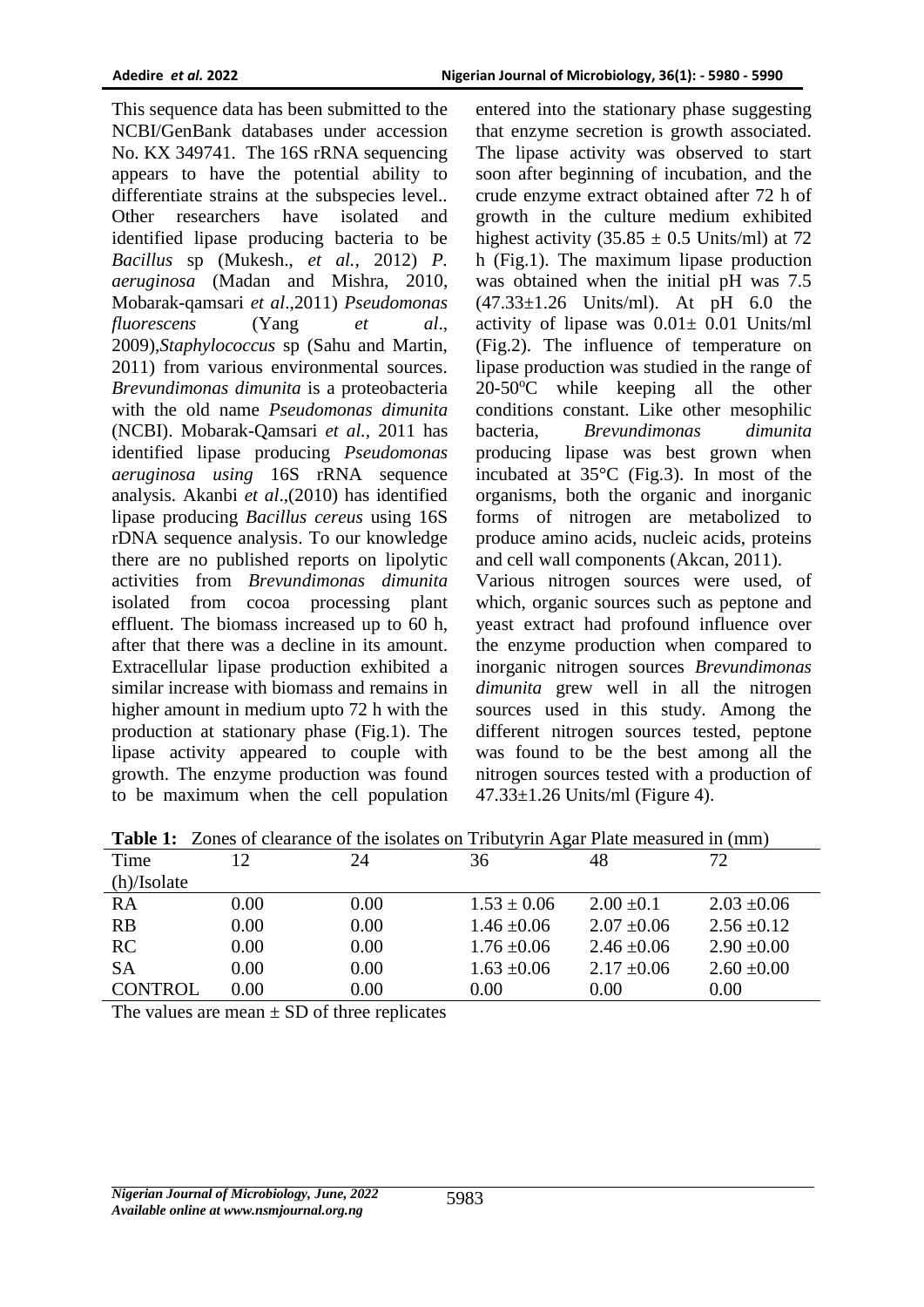

**Figure 1:** Comparison of the Lipolytic Activities of Bacteria Isolates from Cocoa Processing Plant Effluent

Table 2: Sequences Producing Significant Alignments with *Brevundimonas diminuta*

| Description                                                                                         | Max<br>score | Total<br>score | Query<br>cover | Ε<br>value | <b>Ident Accession</b> |
|-----------------------------------------------------------------------------------------------------|--------------|----------------|----------------|------------|------------------------|
| <i>B.diminuta</i> 16S rRNA gene                                                                     | 1107         | 1107           | 97%            | 0.0        | 99% X87288.1           |
| Brevundimonas subvibrioides ATCC 15264,<br>complete genome                                          | 1051         | 2098           | 97%            | 0.0        | 97% CP002102.1         |
| Brevundimonas subvibrioides ATCC 15264<br>strain ATCC 15264 23S ribosomal RNA,<br>complete sequence | 1046         | 1046           | 97%            | 0.0        | 97% NR 076765.1        |
| Caulobacter segnis ATCC 21756 strain<br>ATCC 21756 23S ribosomal RNA,<br>complete sequence          | 917          | 917            | 98%            | 0.0        | 93% NR_076742.1        |
| Caulobacter crescentus CB15 strain CB15<br>23S ribosomal RNA, complete sequence                     | 917          | 917            | 98%            | 0.0        | 93% NR 076169.1        |



**Figure 2**: Growth and Lipase Production Curve at 30°C and pH 7.5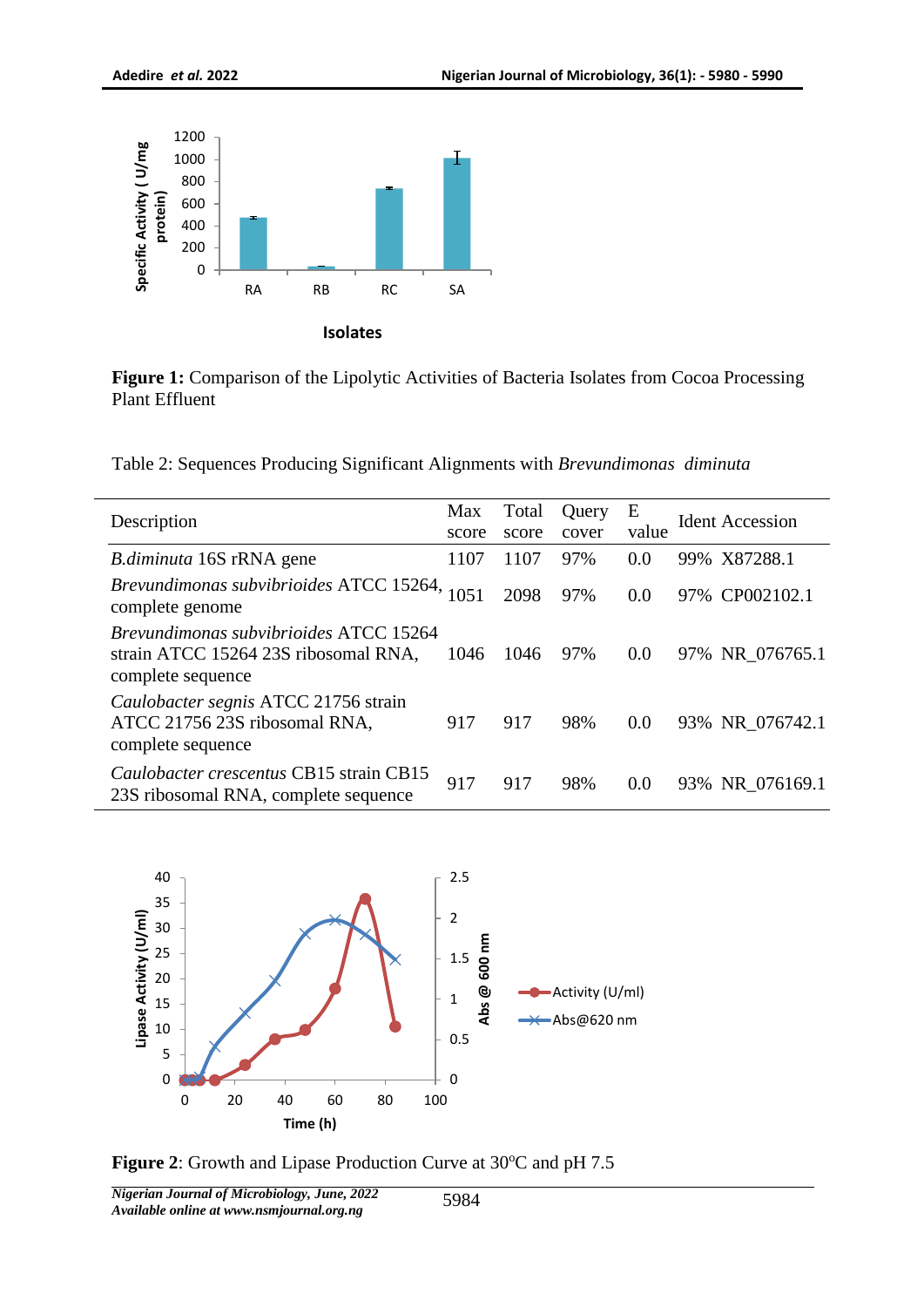

**Figure 3**: Effect of pH on the Production of *Brevundimonas diminuta* Crude Lipase



**Figure 4:** Effect of Temperature on the production of *Brevundimonas dimunita* crude Lipase.



**Figure 5:** Effect of Nitrogen Source on the production of *Brevundimonas dimunita* crude Lipase.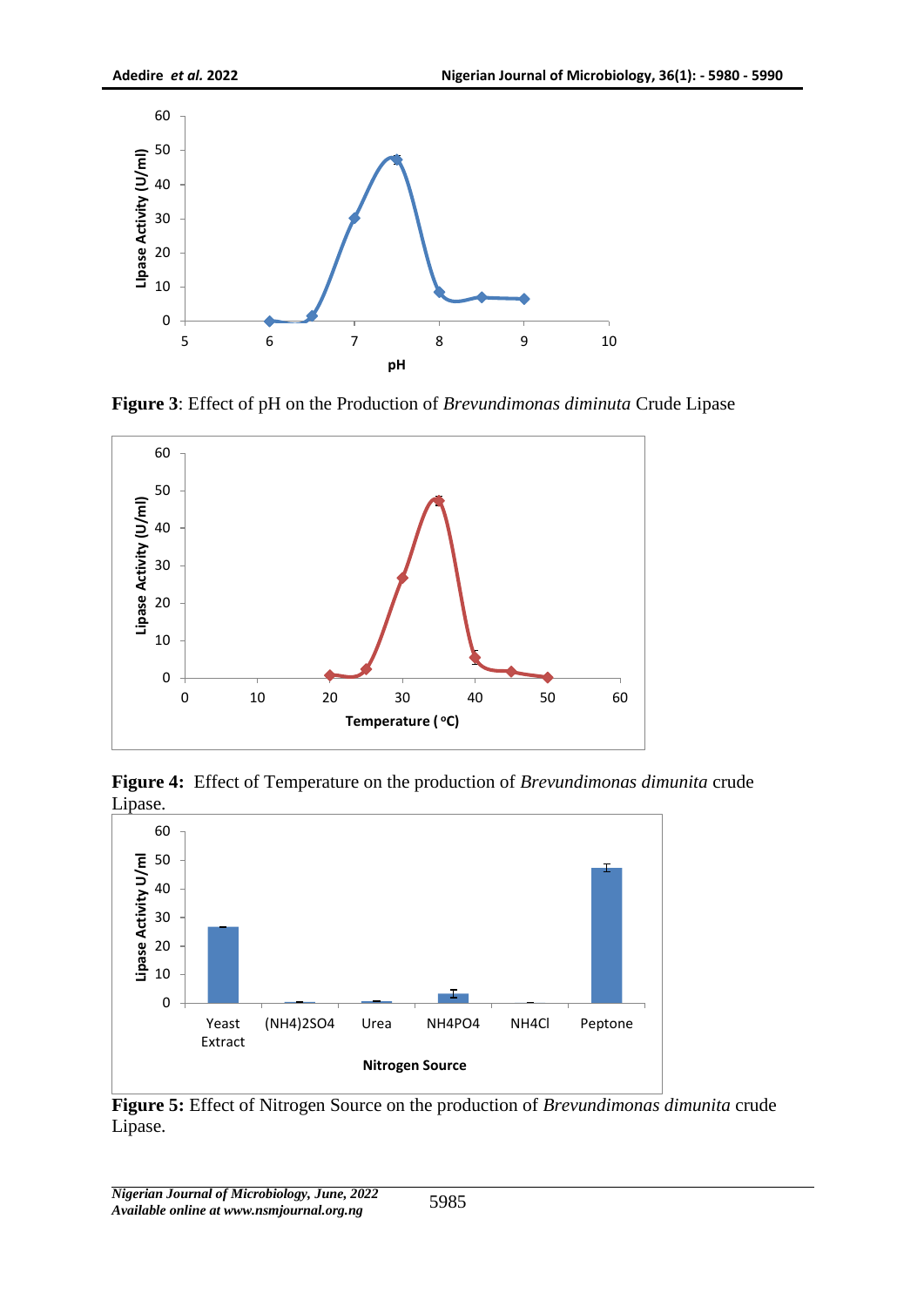

**Figure 6**: Effect of Lipidic Carbon Source on production of *Brevundimonas dimunita* crude lipase.

## **DISCUSSION**

Nigeria is the world's 4th largest producer and exporter of cocoa. Paradoxically, over 90 per cent of the cocoa produced is exported One of the on-going debates in the sector is the attitude towards processing of cocoa into products for export as opposed to the mere export of raw beans. This value addition of processing cocoa into its derivates such as cocoa butter and liquor for the international and local markets has encouraged the springing up of cocoa processing company in south western part of the country and the oily effluent being discharge from this plant could be source of lipase producing microorganisms. The isolation of lipase producing bacteria is a confirmation that the effluent contains substrate for the microorganisms to flourish. From microscopic appearance and the biochemical tests, the isolated strain SA was identified as *Brevundimonas* sp. Other researchers have isolated and identified lipase producing bacteria to be *Bacillus* sp.(Mohan *et al*.,2008, Mukesh., *et al.,*  2012) *P. aeruginosa* [\(Madan and Mishra,](http://scialert.net/fulltext/?doi=jm.2011.1.24&org=10#566819_ja)  [2010,](http://scialert.net/fulltext/?doi=jm.2011.1.24&org=10#566819_ja) Mobarak-qamsari *et al*.,2011) *Pseudomonas fluorescens* [\(Yang](http://scialert.net/fulltext/?doi=jm.2011.1.24&org=10#567100_ja) *et al*., [2009\)](http://scialert.net/fulltext/?doi=jm.2011.1.24&org=10#567100_ja),*Staphylococcus* sp (Sahu and Martin, 2011) from various environmental sources. When compared to morphological and biochemical characterization methods,16S rRNA analysis is found to be the novel and accurate method for identifying unknown

species The BLASTN program analysis clearly demonstrated that strain SA was a member of the genus *Brevundimonas* and exhibited maximum similarity with the 16S rRNA sequence of *Brevundimonas dimunita* 16S rRNA (Accession No X87288.1) (99% sequence similarity). 16S rRNA sequencing appears to have the potential ability to differentiate strains at the subspecies level. *Brevundimonas dimunita* is a proteobacteria with the old name *Pseudomonas dimunita* (NCBI). Mobarak-Qamsari *et al.,* 2011 has identified lipase producing *Pseudomonas aeruginosa using*16S rRNA sequence analysis. Akanbi *et al*.,(2010) has identified lipase producing *Bacillus cereus* using 16S rDNA sequence analysis. To our knowledge there are no published reports on lipolytic activities from *Brevundimonas dimunita* isolated from cocoa processing plant effluent.

Some environmental factors also influenced the growth of the organisms as well as maximum production of enzymes which may be at certain optimum temperature, pH, time and so on (Immanuel *et al*., 2006). Growth rate and enzyme production is a function of incubation time (Akcan, 2011). The production of lipase by *Brevundimonas dimunita* was correlated with growth curve/ biomass. Similar results were obtained by Mukesh-kumar *et al.*, 2012 while working on the production of lipase from *Bacillus* Sp. Maximum lipase production was also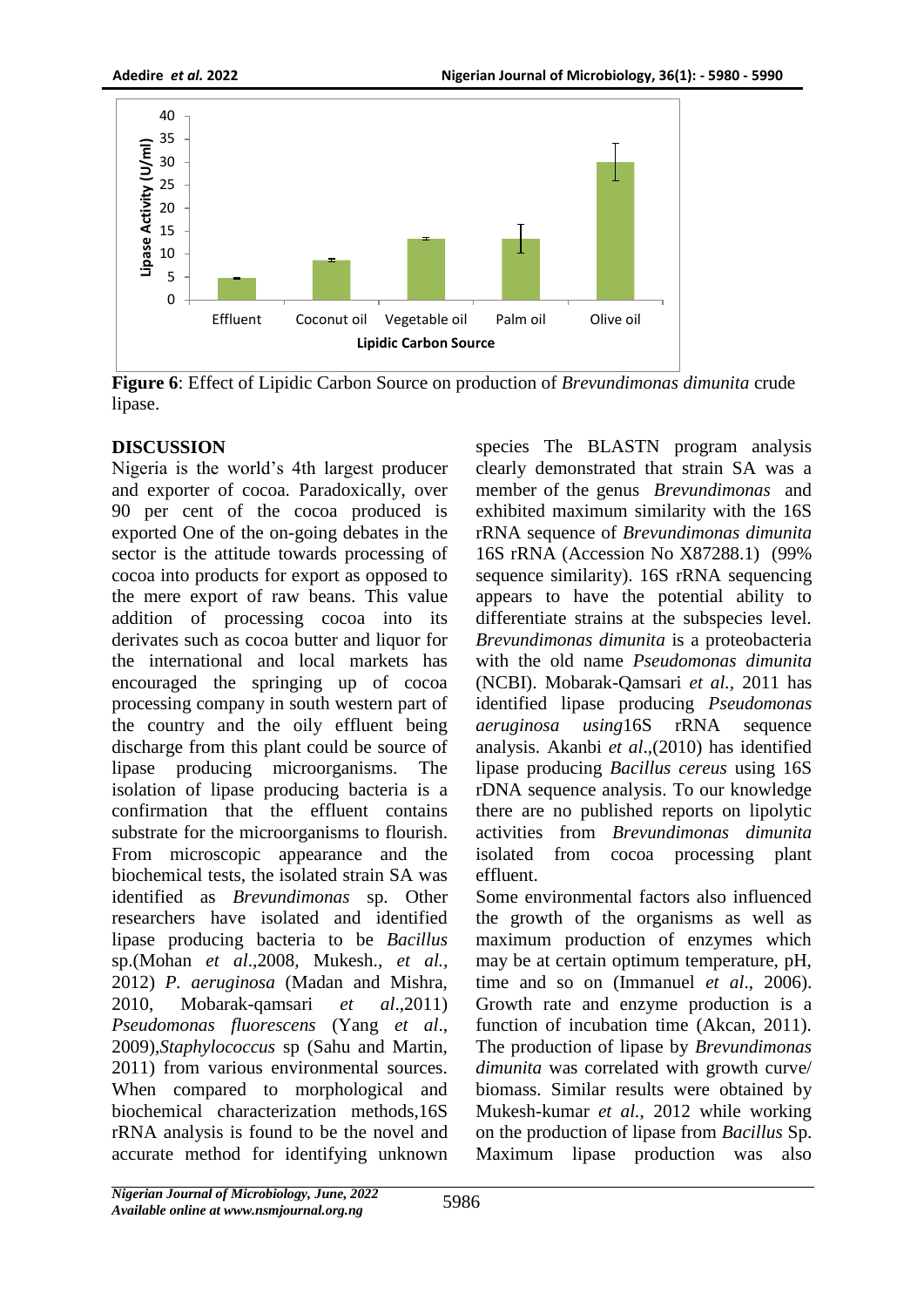reported at 72 h by Bora and Bora (2012). A decrease in lipase activity was apparent during the late stationary phase presumably due to the decrease in the amount of nutrients in the medium, denaturation of the enzyme and the presence of proteases in the culture medium. (Bora and Bora, 2012), it could also be due to enhanced biomass, which would result in a decrease in metabolic activity (kashyap, 2002). A balance between the proliferating biomass and available substrate materials would yield maximum enzyme (Pandey *et al*., 2000). A comprehensive review of all bacterial lipase done by Gupta, *et al*. (2004), states that maximum activity of lipases at pH values higher than 7 has been observed in many cases. Bacterial lipases have a neutral or alkaline optimum pH. Medium pH is very important in nutrients absorption and growth of bacteria, stimulation of enzyme production via signaling pathways and release of extra cellular enzymes based on proteolytic mechanism of signal peptidases (Palekar *et al*., 2000). So maintaining the pH value is very important.

Mukesh-kumar *et al.*, 2012 showed that lipase was produced at maximum level when maintained at temperatures of 35°C.The optimum temperature for lipase production corresponds with the growth temperature for lipase production (Gupta *et al* 2004). The temperature regulates the enzyme synthesis at mRNA transcription level and probably translation levels of proteins, thus increases the stability of the proteins and also the production. Bora and Bora (2012). Among the nitrogen sources used peptone gave the best yield, the reason to this effect is the release of  $NH_4^+$  ions from peptone which stimulates the growth and at the same time increase the enzyme yield because of its protease inhibiting nature at low concentration. Bora *et al.*, 2012. The results obtained are in agreement with that reported by Gulati *et al.* (2005) where peptone was found to be the best nitrogenous source for lipase production. Similar findings were also reported in *Pseudomonas* sp (Mobarak-

Qamsari *et al* 2011). The lipase production was found to be low with inorganic nitrogen sources. Carrazoco-palafox *et.al*.,2018 reported lipase require co-factor such as Calcium ion for its expression

The major factor for the expression of lipase activity has always been the carbon source, since lipases are by and large inducible enzymes (Lotti *et al*., 1998). The enzyme production level markedly increased in the presence of lipid carbon substrates and represents the key mechanism for making a fatty acid carbon source available to the cell during growth on such compounds. The enzyme is probably induced by these substrates (Abdel-Fattah,2002:Kaushik *et al.,*2006) as fatty acid esters are efficient effectors leading to a significant increase in the enzyme level relative to that obtained with nonlipid substrates such as glucose. Carbon source may have either repressing or inducing effect on enzyme production (Gupta *et al*., 2010).The carbon source is very essential for the effective production of the enzyme. Olive oil (30.00±4.09 Units/ml) (Figure 5) was found to be the most effective carbon source for maximum production of enzyme. This is correlated with the findings of Mobarak-Qamsari *et al.,* 2011. Most published experimental data have shown that lipid carbon sources (especially natural oils) stimulate lipase production (Abdel-Fattah, 2002: He and Tan, 2006: Kaushik *et al*., 2006). In this study, it was found that *Brevundimonas dimunita* was able to utilize a number of other vegetable oils as well as effluent from cocoa processing plant as carbon sources. (Figure 5).This effluent was rich in oil and suspended solids which may contain organic and inorganic nutrients. The substrate that provides the nutrients needed by the microorganism is considered as an ideal substrate. However, some of the nutrients may be available in sub optimal concentrations or even absent in the substrates. In such case, it would become necessary to supplement them externally with other nutrients such as carbon and nitrogen (Padey *et al*., 1995)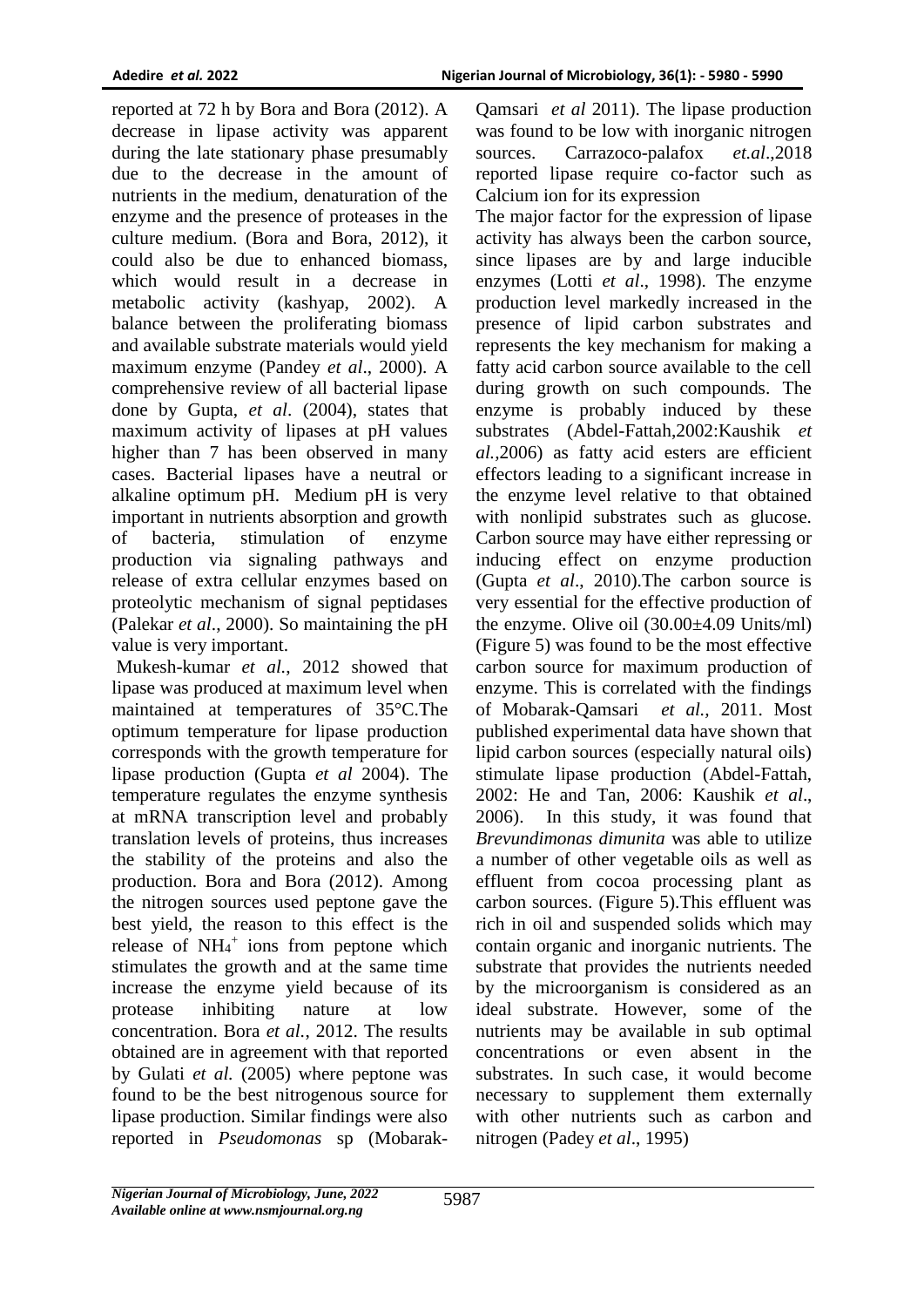The use of low cost substrates for the production of industrial enzymes is one of the ways to greatly reduce production cost (Olaniyi *et al*., 2010). The carbon sources accounted for 50% of the production cost in lipase production (Miranda *et al*., 1999). Other researchers have used various cheap substrates as carbon source Peanut oil cake (Annamalai *et al*., 2011), Groundnut oil cake (Manoj *et al*., 2010), Palm oil effluent (Geoffry and Achur 2018, Salihu *et al*., 2011), oil mill effluent (Mukesh-kumar *et al.*, 2012).Agro-industrial by products are available in large amounts and they have been used for the production of several enzymes ( EL-Helow and EL-Ahwany,1999; Howard *et al*.,2003).

Huge tonnage of agriculture wastes and agro-industrial products are generated annually all over the world. From production, processing and even consumption there are great varieties of left over which creates problems of disposal, use of effluent from cocoa processing plant to substitute other vegetable oil may be an

#### **REFERENCES**

- Abdel-Fattah Y. R. (2002). Optimization of thermostable lipase production from a thermophilic *Geobacillus sp*. using Box-Behnken experimental design. *Biotechnol. Lett.*; 24: 1217-1222.
- Abu, E. A., Ado, S. A. and James, D. B. (2005). Raw starch degrading amylase production by mixed culture of *Saccharomyces cerevisae* grown on sorghum pomase. *African journal of Biotechnology*., 4: 785-790
- Akanbi, T. O. Kamaruzaman, A. L. Abu Bakar, F. Sheikh Abdul Hamid, N. Radu, S. Abdul Manap, M.Y. Saari, N. (2010). Highly thermostable extracellular lipase-producing *Bacillus* strain isolated from a Malaysian hotspring and identified using 16S rRNA gene sequencing *International Food Research Journal*, 17,45-53
- Akcan, N., (2011). High level production of extracellular galactosidase from *Bacillus licheniformis* ATCC 12759 in submerged fermentation. *African*

alternative means of reducing high cost of lipase production, also utilization may be a better way of disposing agro industrial by products to ensure environmental protection.

### **CONCLUSION**

This study revealed that lipase producing bacteria was isolated from cocoa processing plant effluent and this effluent was utilize by the organism as sole carbon source which could serves as a renewable source for microbial growth medium for lipase production. This is an indication that the effluent contains substrate for the growth of these organisms isolated from this waste.

#### **Acknowledgement**

The Authors are most grateful to Cadbury Nig plc, Igba, Ondo state and Mr, S.A Akinbinu for their contributions towards collecting samples from for this work. We are also grateful to Mrs. Temitope Owoeye Department of Bioscience, International Institute of Tropical Agriculture Ibadan for genome sequencing of the organism.

> *Journal of Microbiology Research*, 5: 4615-4621.

- Annamalai, N. Elayaraja, S. Vijayalakshmi, S Balasubramanian, T. (2011). Thermostable, alkaline tolerant lipase from *Bacillus licheniformis* using peanut oil cake as a substrate. *African Journal of Biochemistry Research,*  5(6), 176-181
- Balakrishnan, P., Thamaraichelvan, R., Erecelot, N. Dhannya G. and Chidanibaram K. (2011). Production of lipase enzyme from *Lactobacillus* sp. and its application in the degradation of meat. *World Appl. Sci. Journal.* 12(10): 1798-1802.
- Bora, L. and Bora, M**.** (2012).Optimization of extracellular thermophilic highly alkaline lipase from thermophilic *Bacillus* sp isolated from hotspring of Arunachal Pradesh, India. *Brazilian Journal of Microbiology*: 30-42
- Bradford, M. M., (1976). Rapid and sensitive method for the quantitation of microgram quantities of protein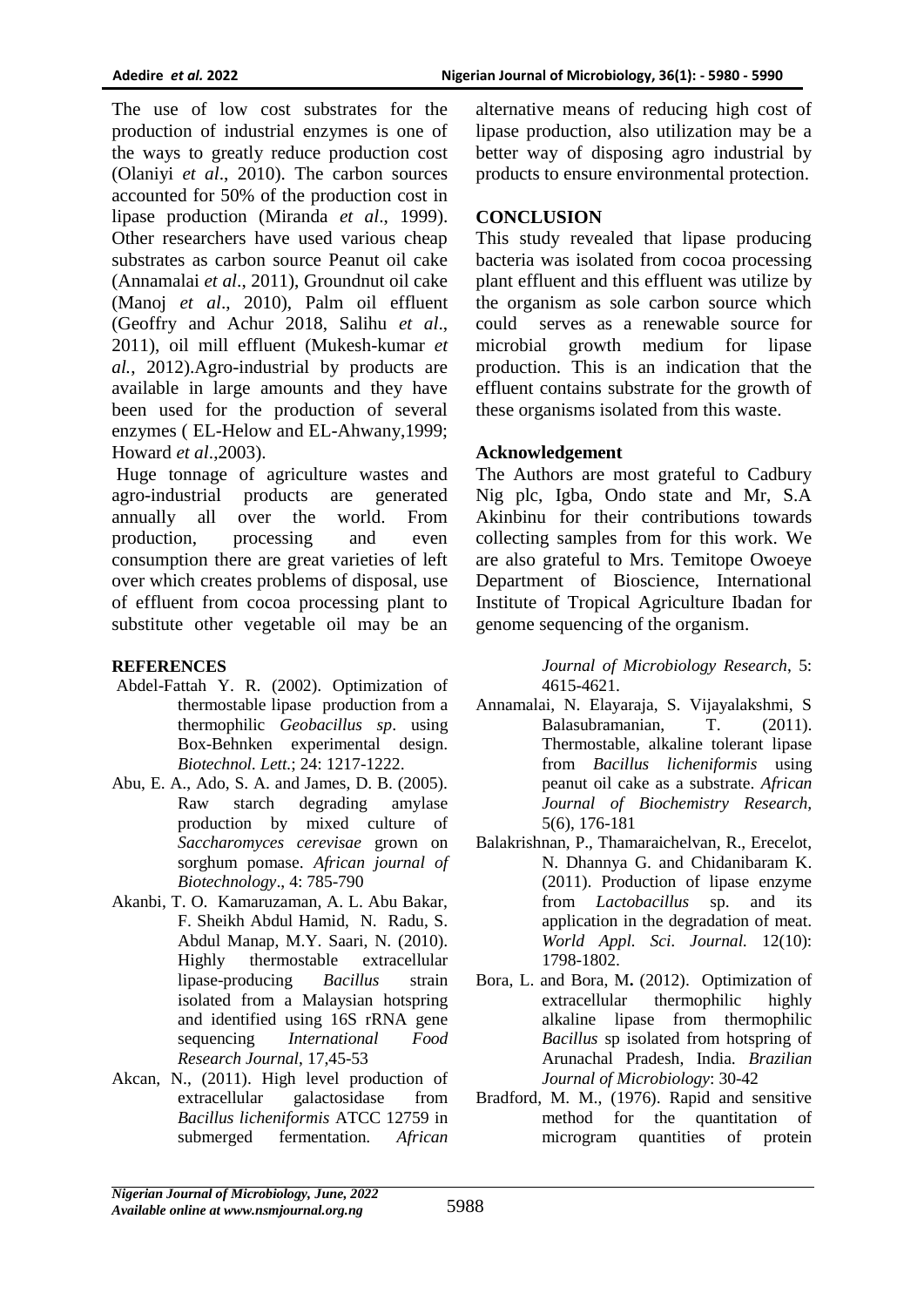utilizing the principle of protein-dye binding, *Anal. Biochem*., 72: 248-254.

- BurcuBakir, Z.; Metin, K. (2017) Production and characterization of an alkaline lipase from thermophilic Anoxybacillus sp. HBB16. Chem. Biochem. Eng. Q., 31, 303–312.
- Dutta, S. And Ray, L. (2009). Production and characteristics of an alkaline thermostable crude Lipase from an isolated strain of *Bacillus cereus* C7 *Appl. Biochem. Biotechnol.,* 159:142- 154.
- Carrazco-Palafox Jair Rivera-Chavirab Blanca E., Ramírez-Bacac Norma, Manzanares-Papayanopoulos Luisa I., Nevárez-Moorillón Guadalupe V.(2018) Improved method for qualitative screening of lipolytic bacterial strains MethodsX. 5 68–74
- Colla LM, Primaz AL, Benedetti S, Loss RA, de Lima M, Reinehr CO, Costa JAV. (2016) Surface response methodology for the optimization of lipase production under submerged fermentation by filamentous fungi. Braz J. Microbiol;47(2):461–7.
- EL-Helow, E. R. and EL-Ahwany, A. M. (1999). Lichenase production by catabolic repression-resistant *Bacillus subtilis* mutants: Optimization and formulation of an agro-industrial byproduct medium. *Enzyme microbiology and Technology.* 24:325-331.
- Geoffry, Kiptoo. Achur Rajeshwara N (2018) Optimization of novel halophilic lipase production by Fusarium solani strain NFCCL 4084 using palm oil mill effluent Journal of Genetical Engineering and Biotechnology. 16 327-334
- Gupta, R., Gupta, N. and Rathi, P. (2004). Bacterial lipases: an overview of production, purification and biochemical properties. *Applied Microbiology and Biotechnology* 64: 763-781.
- He, Y. Q, and Tan. T. W. (2006). Use of response surface methodology 13 to optimize culture medium for production of lipase with *Candida sp*. *J. Mol. Catal.* B-Enzym., 43, 99-125
- Howard, R. L., Abotsi, E. E. Jansen, E. L. and Howard S. S. (2003). Ligno cellulose biotechnology: issues of bioconversion

and enzyme production. *African Journal of biotechnology*., 2(12):602- 619

- Immanuel, G., Dhanusa, R., Prema, P. and Palavesa, A. (2006). Effects of different growth parameters on endoglucanase enzyme activity by bacteria isolated from coir retting effluents of estuarine environment*. International Journal of Environmental Science and Technology*, **3(1):** 25-34.
- Jiafulin, Q., Jing L., Zhong A., Xin R., Hui X., Dai, R. and Yicao, L. (2012). Bacterial diversity of lipase producing strains in different Soils in Southwest of China and characteristics of lipase. *Afr. J. Microbiol. Res* 6 (16): 3797-3806.
- Kashyap P, Sabu A, Pandey A, Szakacs G.(2002) Extra-cellular Lglutaminase production by *Zygosaccharomyces rouxii* under solidstate fermentation. *Process Biochem.*; 38: 307– 312
- Kaushik, R., Saran, S., Isar, J., Saxena, R. K. (2006). Optimization of medium components and growth conditions by response surface methodology to enhance lipase production by *Aspergillus carneus. J. Mol. Catal B-Enzym.,* 40: 121-126.
- Kerbaury, G.; Perugini, M.R.E.; Yanauchi, L.M. and Ogatta, S.F.Y.(2011).Vancomycin-Depended *Enterococus faecium* Van A:characterization of the first case isolated in a university Hospital in Brazil. Brazi. J. Med. Biol. Res., 44(3), 253-257.
- Long, Z. D., Xu, J. H., Zhao, L. L., Pan, J., Yang, S. and Hua, L. (2007).Over expression of *Serratia marcescens* lipase in *Escherichia coli* for efficient bioresolution of racemic ketoprofen .J. *Mol.Catal. B. Enzym.,* 27**:**105-110
- Manoj S., Kumar S., Neha S., Krishnan K.,(2010) Lipase production by *Bacillus subtilis* OCR4 in solid state fermentation using groundnut oil cakes as substrate *Current Research Journal of Biological Sciences*, 2 (4), 241-245
- Maytham A. A. and Hanaa J.A. (2016) Isolation and Identification of Lipase Producing Bacteria From Oil-contaminant Soil Journal of Biology, Agriculture and Healthcare 6(20)

*Nigerian Journal of Microbiology, June, 2022 Available online at www.nsmjournal.org.ng*